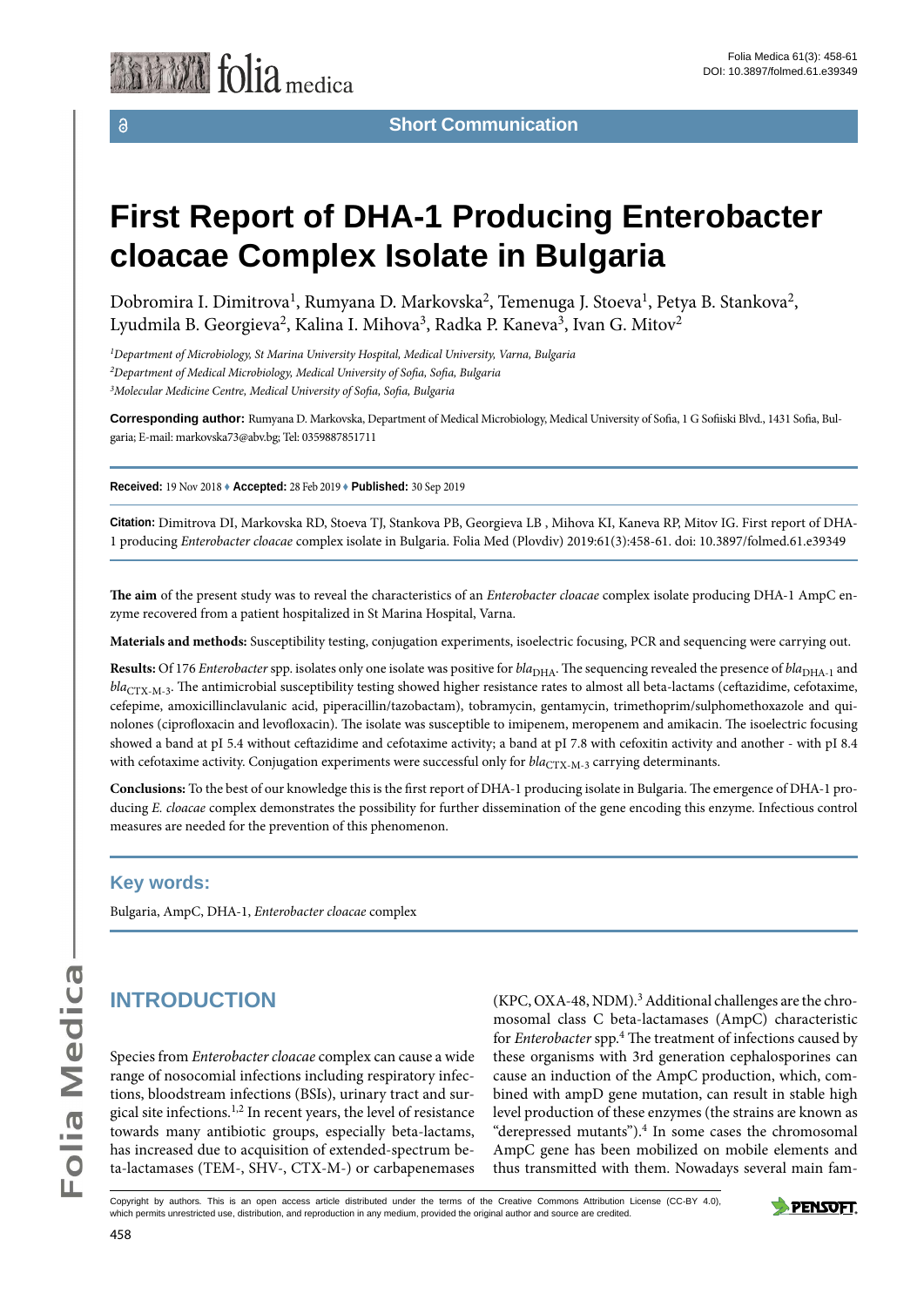ilies of plasmid-mediated AmpC have been identified – CMY, DHA, FOX, MIR, ACC.4 The chromosomal AmpC producer could become the reservoir for plasmid-mediated enzymes, which could be easily disseminated.4 In Bulgaria until now only CMY-4 and AAC-1 enzymes have been reported among Klebsiella pneumoniae isolates.<sup>5,6</sup> There are no reports on plasmid AmpC enzymes in *Enterobacter* spp. in our country. The aim of the present study was to reveal the characteristics of a DHA-1 AmpC producing *Enterobacter cloacae* complex isolate recovered from a patient hospitalized in Saint Marina Hospital – Varna.

#### **MATERIALS AND METHODS**

During a survey on ESBLs producing *Enterobacter* spp., performed in the hospital, *Enterobacter cloacae* complex isolate was recovered from the urine sample of a 47-yearold patient hospitalized in the Nephrology Ward on 21 July 2016. The patient suffered from chronic glomerulonephritis. Species level identification was done by Phoenix (Becton Dickinson, USA). Antimicrobial susceptibility testing was performed by the agar diffusion method. The results were interpreted according to the EUCAST guidelines, 2017. Conjugation experiments were carried out with rifampicin-resistant *Escherichia coli* K12:W3110 Rif R lac(-) strain, in solid cation-adjusted Mueller-Hinton agar as described previously.7 β-lactamases were characterized by analytical isoelectric focusing (IEF) with the laboratory prepared polyacrylamide gel with Pharmalyte pH 3.5 -9.5 (Amersham-Pharmacia), as previously described.7 β-lactamases bands were visualized by staining with a 500 mg/L solution of nitrocefin (BD Biosciences). Bioassay was performed to reveal the hydrolytic activity of the bands as described previously.7 The growth of the indicator strain identified the band with hydrolytic activity. DNA from the clinical isolate and *Escherichia coli* transconjugant were used as a template in PCR amplification. PCR experiments for beta-lactamase group detection with primers specific for ESBL (SHV, CTX-M) and plasmid-borne AmpC genes (CMY, DHA, FOX, AAC, ACT/MIR) were performed as described previously.7,8 The primers binding outside the genes were used for sequencing.7,9 The PCR amplification products were purified and directly sequenced using an ABI 3130xl Genetic Analyzer (Applied Biosystems). The sequences were compared with the reported sequences from GenBank using the Basic Local Alignment Search Tool (BLAST) program.

#### **RESULTS**

The PCR experiments for different groups of AmpC enzymes (CMY, FOX, MOX, ACC) were negative for 175 third generation cephalosporin resistant isolates of *Enterobacter* spp. Only one isolate was positive in PCR for blaD-HA, as well as for blaCTX-M. The sequencing revealed the presence of blaDHA-1 and blaCTX-M-3. The antimicrobial susceptibility of the isolate showed higher resistance rates to almost all beta-lactams (ceftazidime, cefotaxime, cefepime, amoxicillin-clavulanic acid, piperacillin/tazobactam), tobramycin, gentamicin, trimethoprim/sulphomethoxazole and quinolones (ciprofloxacin and levofloxacin). The isolate was susceptible to imipenem, meropenem and amikacin. The isoelectric focusing showed bands at: pI 5.4 without ceftazidime and cefotaxime activity (probably TEM-1 enzyme), pI 7.8 with cefoxitine activity (in this pI is focused DHA-1) and a band with pI 8.4 with cefotaxime activity (characteristic for CTX-M-3). The conjugation experiments were successful only for blaCTX-M-3 carrying determinants and the transconjugants were resistant to cefotaxime, tobramycin and gentamycin. The attempts to transfer blaDHA-1 were unsuccessful.

### **DISCUSSION**

Laboratory detection of AmpC enzymes is important for the effective antimicrobial therapy. CMY and DHA are the most common groups of plasmid AmpC enzymes identified in *Enterobacter* spp.1,10-18 To the best of our knowledge this is the first report of DHA-1 producing *E. cloacae* complex isolate in Bulgaria. The isolate demonstrated multidrug resistance profile. Only carbapenems and amikacin showed preserved activity. The multiple resistance was found to be associated with DHA-1 AmpC and CTX-M-3 ESBL. Both enzymes produced bands in isoelectric focusing which confirmed their production. DHA-1 is the first member of DHA group. The number of enzymes included in this group has increased among isolates from family *Enterobacteriaceae* and is of medical concern as their production leads to treatment failure.4 DHA-1 enzyme was first detected in a *Salmonella enteritidis* isolate.<sup>19</sup> It was also the first plasmid-encoded β-lactamase found to be inducible and expressed in high levels.<sup>4,19</sup> DHA family enzymes have been commonly detected in *E. coli* and *K. pneumoniae*. 14 DHA-1 dominated in Asian countries (Korea), and was the most common type of AmpC β-lactamase in Korea (66.6%), Japan (69%) and China 96.7%.16,17 There are few reports about DHA-1 positive *Enterobacter* spp. isolates.<sup>12-15</sup>

The emergence of DHA-1 producing isolates demonstrates the possibility for further dissemination of the gene encoding this enzyme. Infectious control measures are needed for the prevention of this phenomenon.

### **ACKNOWLEDGMENTS**

The study was funded by grant No 8383/07.12.2016 and contract No. D-59/2.05.2017 from Medical University – Sofia, Bulgaria.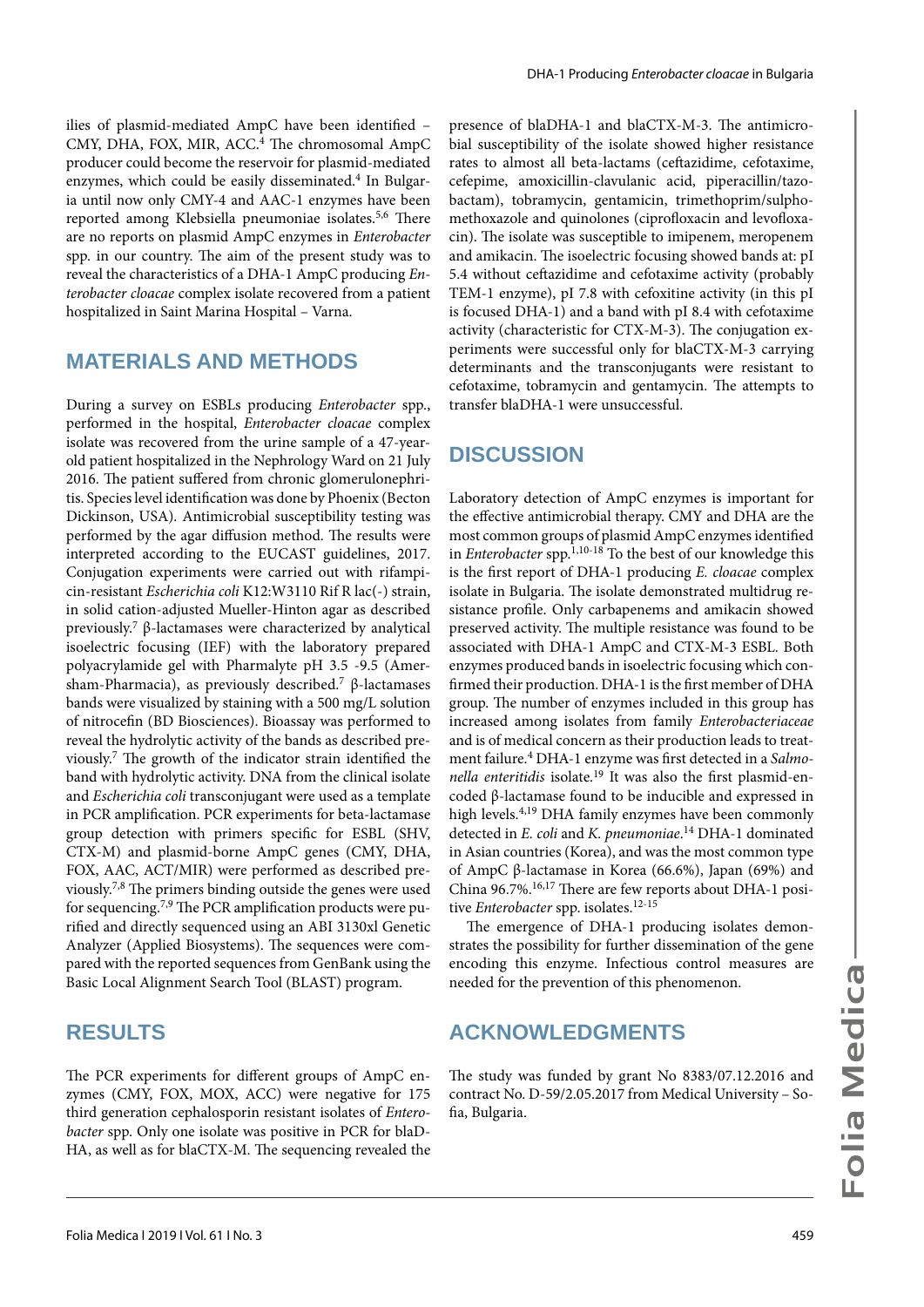### **REFERENCES**

- 1. Davin-Regli A, Pages JM. Enterobacter aerogenes and Enterobacter cloacae; versatile bacterial pathogens confronting antibiotic treatment. Front Microbiol 2015; 6: 392.
- 2. Mezzatesta ML, Gona F, Stefani S. Enterobacter cloacae complex: clinical impact and emerging antibiotic resistance. Future Microbiol 2012; 7: 887-902.
- 3. Potter RF, D'Souza AW, Dantas G. The rapid spread of carbapenem-resistant Enterobacteriaceae. Drug Resist Updat 2016; 29: 30-46.
- 4. Jacoby GA. AmpC β-lactamases. Clin Microbiol Rev 2009; 22: 161-82.
- 5. Todorova B, Sabtcheva S, Ivanov IN, et al. First clinical cases of NDM-1-producing Klebsiella pneumoniae from two hospitals in Bulgaria. J Infect Chemother 2016; 22: 837-40.
- 6. Markovska R, Schneider I, Keuleyan E, et al. Extended-spectrum beta-lactamase-producing Enterobacteriaceae in Bulgarian hospitals. Microb Drug Resist 2008; 14(2): 119-12.
- 7. Markovska R, Schneider I, Marteva-Proevska Y, et al. First detection of the AmpC beta-lactamase ACC-1 in a Klebsiella pneumoniae isolate in Bulgaria. J Chemotherapy 2012; 24(5): 307-8.
- 8. Pérez-Pérez FJ, Hanson ND. Detection of plasmid-mediated AmpC β-lactamase genes in clinical isolates by using multiplex PCR. J Clin Microbiol 2002; 40: 2153-62.
- 9. Yan JJ, Ko WC, Jung YC, et al. Emergence of Klebsiella pneumoniae isolates producing inducible DHA-1 beta-lactamase in a university hospital in Taiwan. J Clin Microbiol 2002; 40(9): 3121-6.
- 10. Bush K. Alarming β-lactamase-mediated resistance in multidrug-resistant Enterobateriaceae. Curr Opin Microbiol 2010; 13: 558-64.
- 11. Wang S, Xiao SZ, Gu FF, et al. Antimicrobial susceptibility and molecular epidemiology of clinical Enterobacter cloacae

bloodstream isolates in Shanghai, China. PLoS One. 2017; 12(12): e0189713.

- 12. Harada K, Shimizu T, Mukai Y, et al. Phenotypic and molecular characterization of antimicrobial resistance in Enterobacter spp. isolates from companion animals in Japan. PLoS One 2017; 12(3): e0174178.
- 13. Peymani A, Naserpour-Farivar T, Yeylagh-Beygi M, et al. Emergence of CMY-2- and DHA-1-type AmpC β-lactamases in Enterobacter cloacae isolated from several hospitals of Qazvin and Tehran, Iran. Iran J Microbiol 2016; 8(3): 168-74.
- 14. Mata C, Miró E, Alvarado A, et al. Plasmid typing and genetic context of AmpC β-lactamases in Enterobacteriaceae lacking inducible chromosomal AmpC genes: findings from a Spanish hospital 1999–2007. J Antimicrob Chemother 2012; 67: 115-22.
- 15. Song W, Kim JS, Kim HS, et al. Increasing trend in the prevalence of plasmid-mediated AmpC beta-lactamases in Enterobacteriaceae lacking chromosomal ampC gene at a Korean university hospital from 2002 to 2004. Diagn Microbiol Infect Dis 2006; 55: 219-24.
- 16. Yamasaki K, Komatsu M, Abe N, et al. Laboratory surveillance for prospective plasmid-mediated AmpC beta-lactamases in the Kinki region of Japan. J Clin Microbiol 2010; 48: 3267-73.
- 17. Li Y, Li Q, Du Y, et al. Prevalence of plasmid-mediated AmpC beta-lactamases in a Chinese university hospital from 2003 to 2005: first report of CMY-2-Type AmpC β-lactamase resistance in China. J Clin Microbiol 2008; 46: 1317-21.
- 18. Bedenić B, Sardelić S, Luxner J, et al. Molecular characterization of class B carbapenemases in advanced stage of dissemination and emergence of class D carbapenemases in Enterobacteriaceae from Croatia. Infect Genet Evol 2016; 43: 74-82.
- 19. Gaillot O, Clement C, Simonet M, et al. Novel transferable β-lactam resistance with cephalosporinase characteristics in Salmonella enteritidis. J Antimicrob Chemother 1997; 39: 85-7.